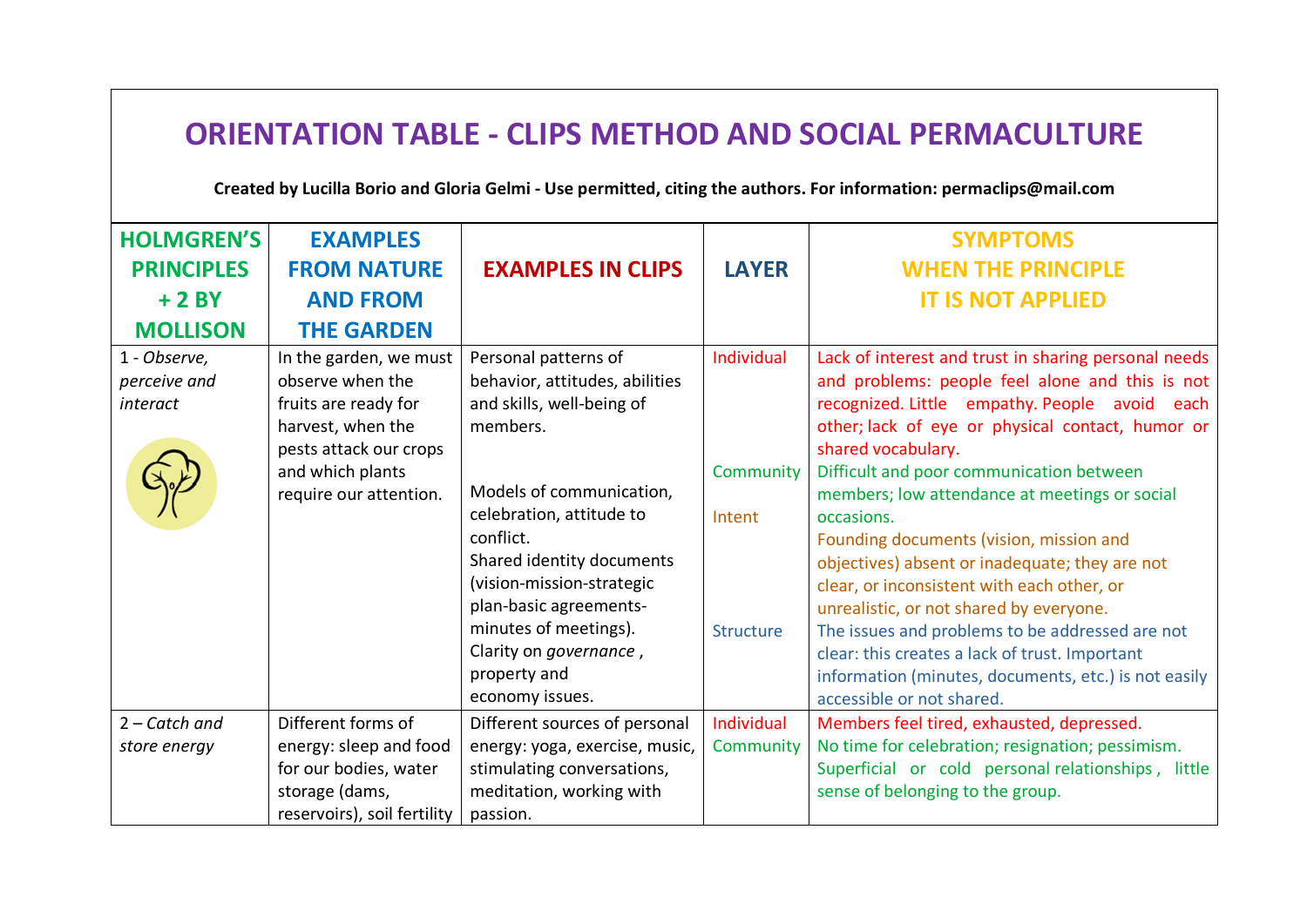|                 | (humus), perennial    |                               | Intent           | The achievements are not celebrated, considered         |
|-----------------|-----------------------|-------------------------------|------------------|---------------------------------------------------------|
|                 | plants, sun.          |                               |                  | and appreciated. Meetings are not<br>helpfully          |
|                 |                       |                               |                  | recorded, or minutes are not shared among all           |
|                 |                       |                               |                  | members.                                                |
|                 |                       |                               | <b>Structure</b> | New activities and proposals are greeted with           |
|                 |                       |                               |                  | skepticism and do not get support.                      |
| $3 - Obtain$    | Different forms of    | Different forms of personal   | Individual       | Little time is devoted to rewarding activities, parties |
| a yeald         | harvest: crop yields, | harvest: money, time saved,   |                  | and celebrations.                                       |
|                 | increased humus,      | job satisfaction, fun,        | Community        | Conflict is latent, perceived and feared, but not       |
|                 | firewood, mulch,      | friendship, growth, learning. |                  | addressed openly.                                       |
|                 | biodiversity.         | In a group: trust,            | Intent           | Few requests to join the community from potential       |
|                 |                       | cooperation, knowledge,       |                  | new members. The group does not have a clear            |
|                 |                       | shared culture and            |                  | strategy for attracting resources (eg funding,          |
|                 |                       | conservation of collective    |                  | donations) from outside.                                |
|                 |                       | memory. All of these          | <b>Structure</b> | Any change is seen as a threat and not an               |
|                 |                       | elements motivate people.     |                  | opportunity.                                            |
| 4 - Apply self- | Loops of positive     | Practicing self-restraint and | Individual       | Lack of self-observation and self-criticism. Some       |
| regulation and  | feedback (increase)   | accepting comments with       |                  | personal behaviors are perceived as excessive /         |
| accept feedback | and negative feedback | respect develops reflection,  |                  | annoying and create tension.                            |
|                 | (decrease) occur      | introspection and mutual      | Community        | The culture and language of the community are not       |
|                 | everywhere in nature. | respect. Learn and            |                  | shared by all members. No feedback practices in         |
|                 |                       | practice feedback processes.  |                  | place. Behaviors that cause tension are                 |
|                 |                       |                               |                  | not identified and addressed openly.                    |
|                 |                       |                               | Intent           | The group's internal perception differs from its        |
|                 |                       |                               |                  | public reputation. The group does not make              |
|                 |                       |                               |                  | periodic evaluations, or does not learn from their      |
|                 |                       |                               |                  | mistakes and tends to repeat them.                      |
|                 |                       |                               | Structure        | The reality of the group has changed over time, but     |
|                 |                       |                               |                  | the initial economic, legal and ownership               |
|                 |                       |                               |                  | framework has not been revised, so it is outdated       |
|                 |                       |                               |                  | and inadequate. Decisions made are not reviewed         |
|                 |                       |                               |                  | and evaluated according to agreed deadlines.            |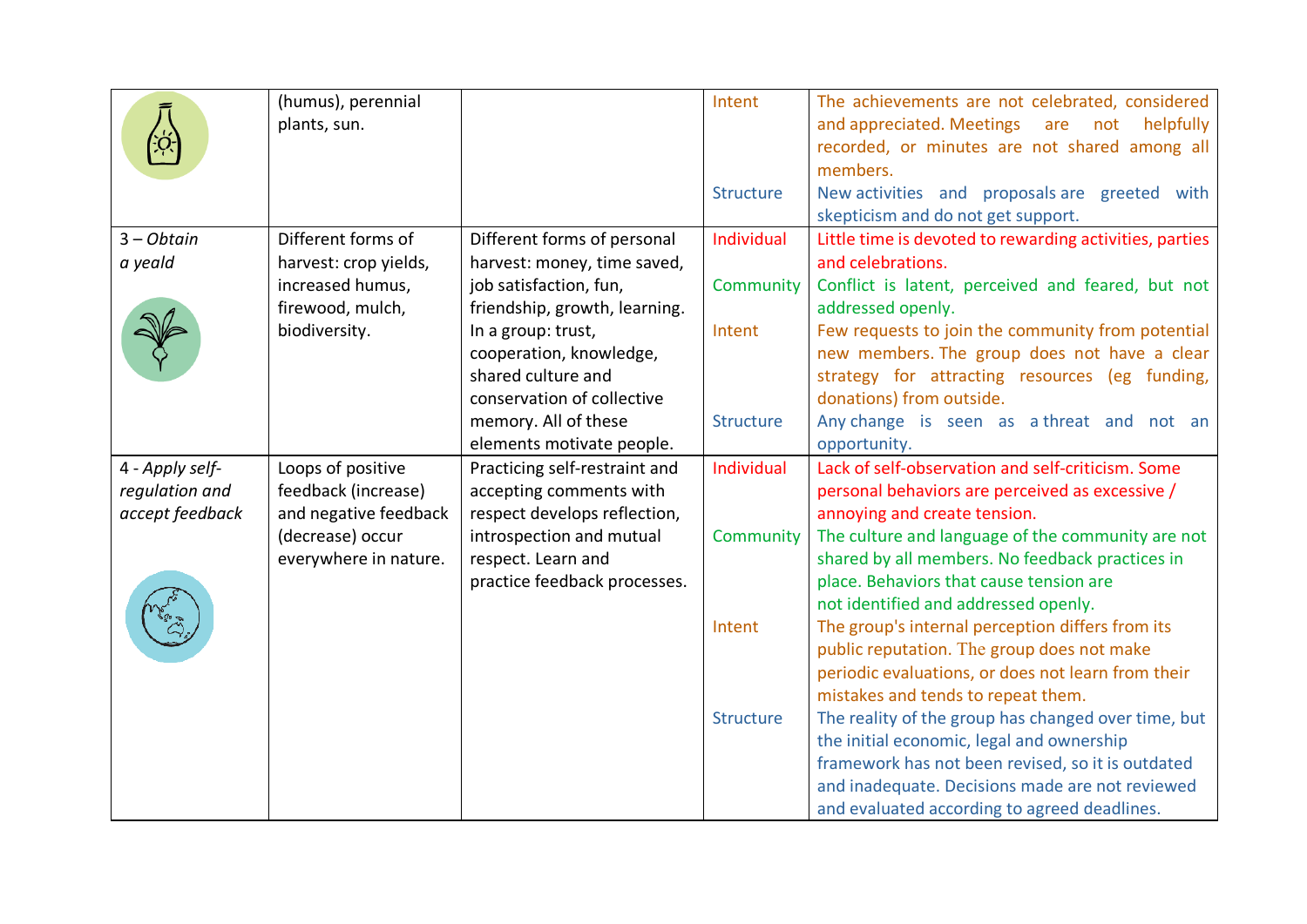| 5 - Use and value | Solar energy is the      | Renewable resources and       | Individual       | Lack of regenerative practices on a personal level  |
|-------------------|--------------------------|-------------------------------|------------------|-----------------------------------------------------|
| renewable         | only truly renewable     | services in the groups:       |                  | (e.g. rest, yoga, meditation, sport, relaxation).   |
| resources and     | resource. All natural    | exchange of goods, skills,    | Community        | Rare or absent shared meals, or work shifts, or     |
| services          | cycles use and store it  | knowledge, time, personal     |                  | internal time exchanges (formal or informal), with  |
|                   | to constantly provide    | and emotional support.        |                  | little peer-to-peer learning.                       |
|                   | renewable services       |                               | Intent           | There is no written and shared procedure for the    |
|                   | (trees for shade and     |                               |                  | entry of new members, or for volunteer              |
|                   | forest, animals for      |                               |                  | programs. Very limited local exchange and support,  |
|                   | manure and work, air     |                               |                  | or poor networking with external organizations.     |
|                   | for wind, water for      |                               | <b>Structure</b> | The ecological footprint (see note) of the          |
|                   | tide and flow).          |                               |                  | community is very high; members may not be          |
|                   |                          |                               |                  | aware of it. People do not recognize and value the  |
|                   |                          |                               |                  | skills available internally and outsourcing is      |
|                   |                          |                               |                  | excessive and expensive (for professional services, |
|                   |                          |                               |                  | such as accounting and administration, but also for |
|                   |                          |                               |                  | simple functions such as babysitting).              |
| 6 - Produce no    | Primary forests          | Conflict and stress are       | Individual       | Problems with personal communication and            |
| waste or          | produce in the long      | emotional pollution: they can |                  | behavior patterns (eg passive-aggressive).          |
| pollution.        | term without waste or    | result from unused personal   | Community        | Some personal behaviors, resulting from needs that  |
|                   | pollution, everything is | energy and skills.            |                  | the group is unable to satisfy, destabilize it and  |
|                   | used within the          | Inefficient meetings waste    |                  | generate conflicts. The group does not address this |
|                   | ecosystem.               | the group's time and create   |                  | problem, which worsens over time (generating a      |
|                   |                          | frustration.                  |                  | spiral of erosion), and must ultimately resort to   |
|                   |                          |                               |                  | external resources or therapies.                    |
|                   |                          |                               | Intent           | Conflicting neighborhood relations, a feeling of    |
|                   |                          |                               |                  | isolation and lack of contact with the surrounding  |
|                   |                          |                               |                  | area, which is mostly perceived as hostile.         |
|                   |                          |                               | <b>Structure</b> | Meetings are inefficient, monotonous, boring, or    |
|                   |                          |                               |                  | don't address core issues. Unclear or disordered    |
|                   |                          |                               |                  | decision-making processes; some decisions that      |
|                   |                          |                               |                  | affect the whole group are made                     |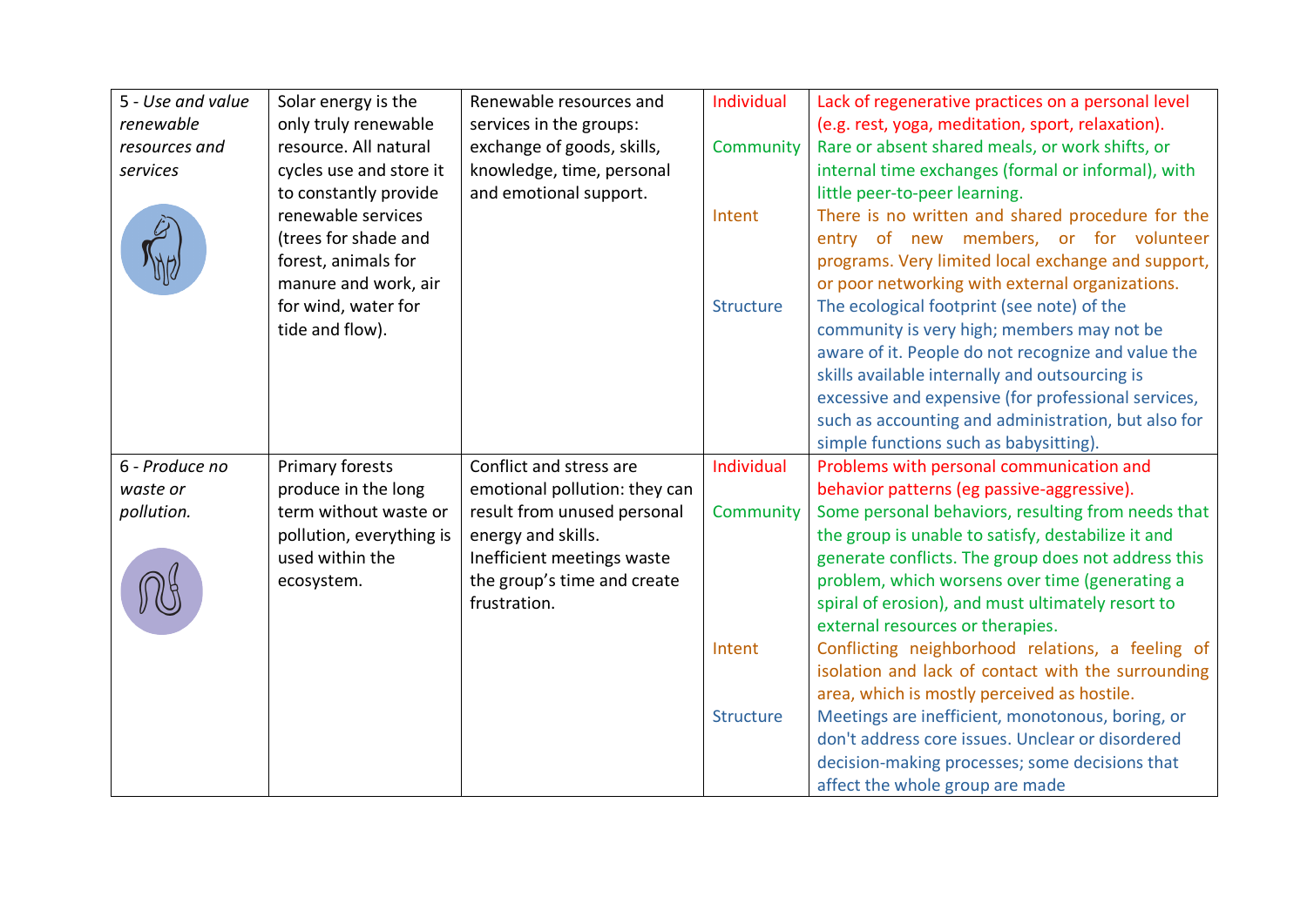|                    |                         |                                |                  | separately. Conflict between members for<br>leadership. |
|--------------------|-------------------------|--------------------------------|------------------|---------------------------------------------------------|
|                    |                         |                                |                  |                                                         |
| 7 - Design from    | Natural patterns are    | Patterns of thought, behavior  | Individual       | Lack of attention to one's personal behavior and        |
| pattern to details | found everywhere in     | and communication              |                  | how it affects the community. The vision and            |
|                    | nature: spiral (shells, | permeate and affect            |                  | personal needs are not consistent with the              |
|                    | cauliflower), curved    | (positively or negatively) our |                  | collective ones; there is no willingness to give up     |
|                    | lines (waves),          | individual lives and           |                  | any personal privilege to cultivate the common          |
|                    | branching (trees,       | communities.                   |                  | good.                                                   |
|                    | bronchi), hexagon       |                                | Community        | The boundaries of the community are not clearly         |
|                    | (beehive, snowflakes)   |                                |                  | perceived: there is no shared clarity about who         |
|                    | etc.                    |                                |                  | belongs to the group or not.                            |
|                    |                         |                                | Intent           | The importance of the founding documents is not         |
|                    |                         |                                |                  | recognized by everyone. The group has no long-          |
|                    |                         |                                |                  | term plans or projects, they have lost their            |
|                    |                         |                                |                  | perspective on the future. The group is not             |
|                    |                         |                                |                  | prepared to face emergency or crisis situations in a    |
|                    |                         |                                |                  | structured, clear and shared way.                       |
|                    |                         |                                | <b>Structure</b> | There is no general, clear and transparent structure    |
|                    |                         |                                |                  | regarding fundamental issues (ownership,                |
|                    |                         |                                |                  | economics, decision making, etc.), or it is             |
|                    |                         |                                |                  | unbalanced, inconsistent and incomplete: this           |
|                    |                         |                                |                  | generates hidden structures not shared or               |
|                    |                         |                                |                  | understood by all. Random delegation process, not       |
|                    |                         |                                |                  | clear or structured.                                    |
| 8 - Integrate      | Connections are as      | Look for win-win solutions:    | Individual       | Group members have difficulty listening to              |
| rather than        | important as the        | different people who have      |                  | themselves and to their inner needs, they do not        |
|                    | elements and            | different cognitive abilities  |                  | recognize or connect their different parts and          |
| segregate          | cooperation is worth    | and speeds are often left      |                  | needs; emotions are repressed.                          |
|                    | more than               | behind.                        |                  |                                                         |
|                    |                         |                                | Community        | The community is divided into homogeneous               |
|                    | competition.            |                                |                  | subgroups (eg. by age-gender, interests) that do        |
|                    |                         |                                |                  | not relate well to each other, or to the rest of the    |
|                    |                         |                                |                  | community. Some individuals feel marginalized.          |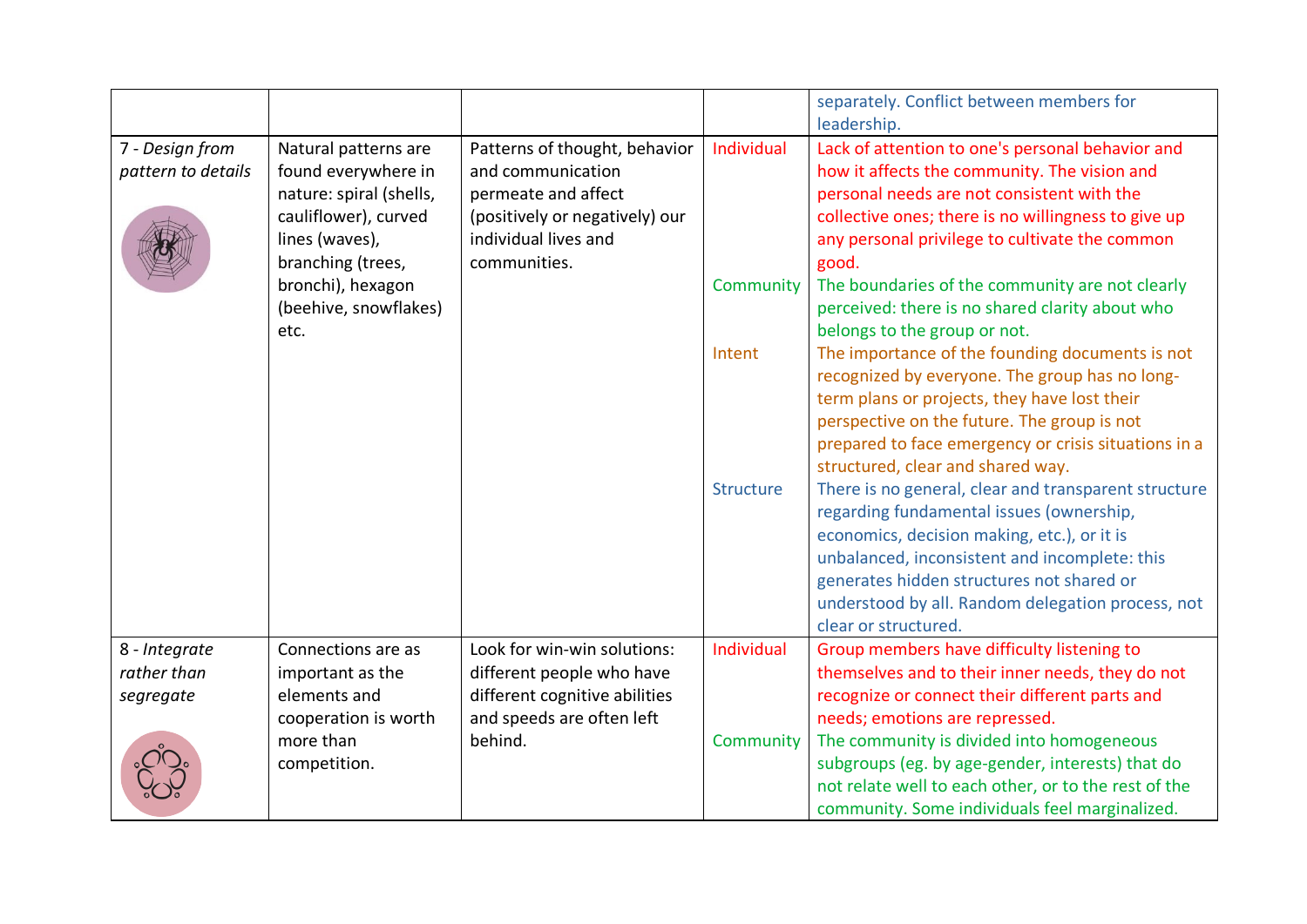|                    |                             |                               | Intent           | The founding documents are not inclusive of all      |
|--------------------|-----------------------------|-------------------------------|------------------|------------------------------------------------------|
|                    |                             |                               |                  | points of view, therefore they are excluding and do  |
|                    |                             |                               |                  | not integrate the voice of the minority.             |
|                    |                             |                               | <b>Structure</b> | Decision making is not inclusive. The economic and   |
|                    |                             |                               |                  | legal structure does not satisfy the needs and       |
|                    |                             |                               |                  | requirements of part of the group or some of its     |
|                    |                             |                               |                  | members.                                             |
| 9 - Use small      | Natural processes can       | Look for win-win solutions:   | Individual       | Impulsive behavior, or perceived as arrogant, or     |
| and slow solutions | take a long time to be      | different people have         |                  | radical personal choices, which generate             |
|                    | visible and effective       | different cognitive abilities |                  | intolerance in the group. It is assumed that         |
|                    | (eg. tree growth            | and speeds and are often left |                  | information is equally shared and understood, and    |
|                    | patterns and rhythms).      | behind.                       |                  | that individual skills are valued and balanced.      |
|                    |                             | Patience and perseverance     | Community        | People with less obvious abilities are               |
|                    |                             | are good foundations for      |                  | marginalized. Poor care for the process of           |
|                    |                             | long-lasting projects.        |                  | integrating new members (rushed); high turnover      |
|                    |                             |                               |                  | of would-be residents who do not become              |
|                    |                             |                               |                  | permanent members.                                   |
|                    |                             |                               | Intent           | Little investment in local relationships which       |
|                    |                             |                               |                  | require time and patience.                           |
|                    |                             |                               | <b>Structure</b> | Rushed decision making that endangers the group      |
|                    |                             |                               |                  | and undermines trust between members. Failure to     |
|                    |                             |                               |                  | refer to the history of the group, poor use of       |
|                    |                             |                               |                  | previous meeting minutes and learning from           |
|                    |                             |                               |                  | mistakes.                                            |
| 10 - Use and       | <b>Biodiversity results</b> | Groups and communities are    | Individual       | Little or no collective meditation practices, or     |
| value diversity    | from the amount of          | systems that benefit from a   |                  | ongoing emotional sharing, or co-listening.          |
|                    | useful relationships        | high level of biodiversity,   | Community        | Internal uniformity (e.g. age, culture, language,    |
|                    | between elements,           | based on the inclusion and    |                  | ideology) which causes stagnation, poor              |
|                    | not from the total          | acceptance of different       |                  | confrontation between members or self-criticism.     |
|                    | number of elements.         | elements.                     | Intent           | The group tends to rely on a small number of         |
|                    | Monocultures are            |                               |                  | proven solutions and is not interested in the use of |
|                    | weaker systems than         |                               |                  | innovative technologies and methods.                 |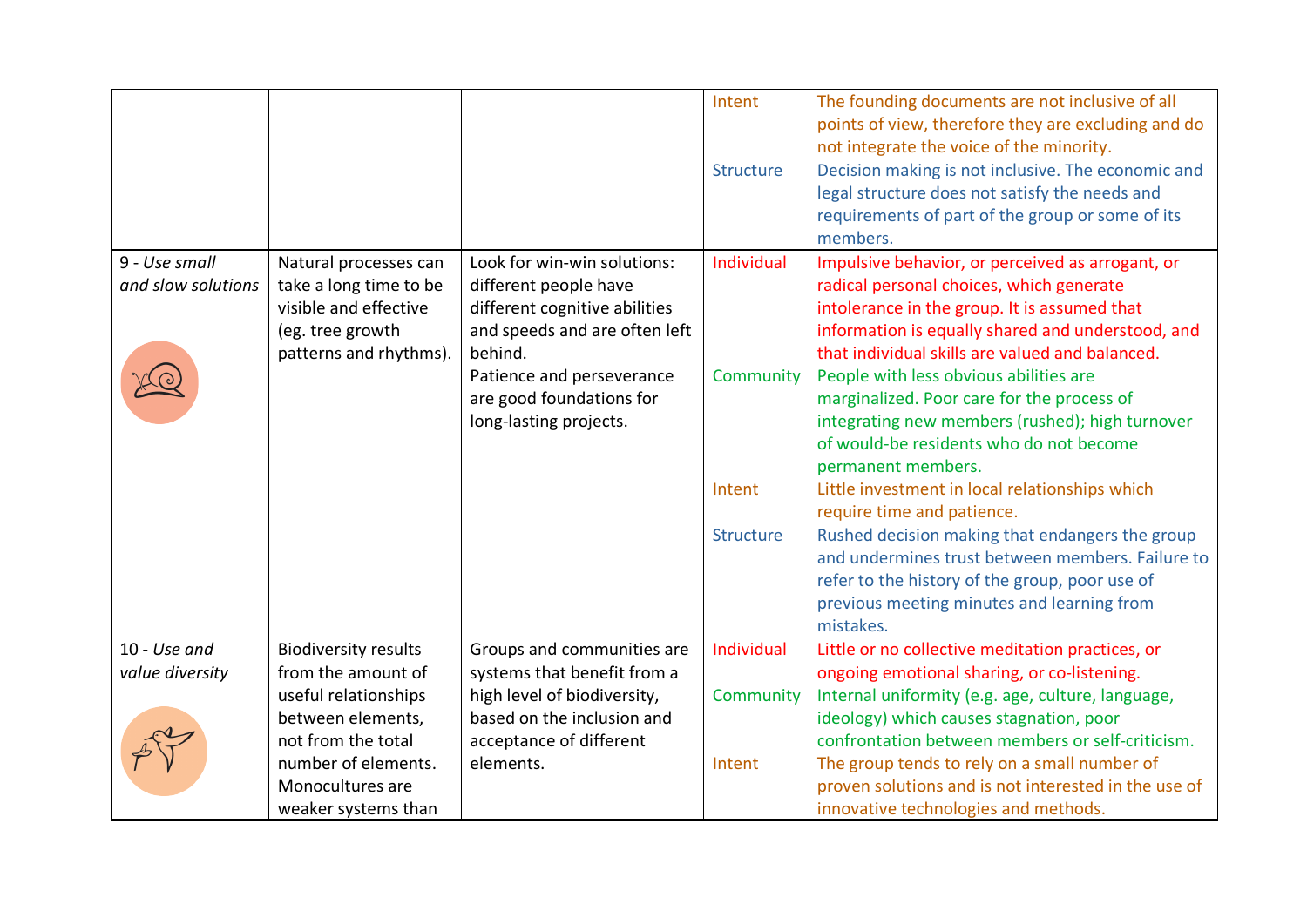|                   | those with high<br>biodiversity. |                                 | <b>Structure</b> | The group's way of thinking is passively aligned<br>with leadership and the whole group has a low<br>level of resilience. Resistance to delegating tasks<br>and responsibilities; tired leaders, unmotivated and<br>frustrated wingmen. |
|-------------------|----------------------------------|---------------------------------|------------------|-----------------------------------------------------------------------------------------------------------------------------------------------------------------------------------------------------------------------------------------|
| 11 - Use edges    | The margins and edges            | The boundaries of our           | Individual       | Isolation: members spend little time with each                                                                                                                                                                                          |
| and value the     | are not sharply                  | comfort zone are full of        |                  | other; superficial relationships and interactions, no                                                                                                                                                                                   |
| marginal          | defined outlines. The            | information and stimuli, they   |                  | time devoted to emotional sharing. Tendency to                                                                                                                                                                                          |
|                   | interface between two            | force us to experiment and      |                  | hold polarized positions and to express "black /                                                                                                                                                                                        |
|                   | ecosystems is the most           | adapt to new situations, skills |                  | white" judgments.                                                                                                                                                                                                                       |
|                   | active productive                | and dynamics.                   | Community        | Static, or conflicting, or self-referential family                                                                                                                                                                                      |
|                   | space                            | The edges are transition        |                  | relationships, refractory to confrontation with the                                                                                                                                                                                     |
|                   | $(1 + 1 = 3)$                    | zones that bring us many        |                  | community. Gossip circulates that damages                                                                                                                                                                                               |
|                   | (e.g. the margin                 | precious messages: sleep /      |                  | relationships and the general climate.                                                                                                                                                                                                  |
|                   | between water and                | wake, sound / silence, child /  | Intent           | The culture and language of the group are self-                                                                                                                                                                                         |
|                   | land, or between land            | adult, future / past.           |                  | referential and disconnected from the surrounding                                                                                                                                                                                       |
|                   | and air).                        |                                 |                  | territory. Lack of interest in social and political                                                                                                                                                                                     |
|                   |                                  |                                 |                  | engagement.                                                                                                                                                                                                                             |
|                   |                                  |                                 | <b>Structure</b> | Resistance to facing leadership issues openly, or                                                                                                                                                                                       |
|                   |                                  |                                 |                  | inability to do so. Poor awareness of internal ranks                                                                                                                                                                                    |
|                   |                                  |                                 |                  | and privileges within the group.                                                                                                                                                                                                        |
| $12$ – Creatively | In nature, nothing is            | Groups and communities also     | Individual       | Refusal to address difficult topics and to attend                                                                                                                                                                                       |
| use and respond   | static: bare soil is             | have a natural evolution and    |                  | meetings. The members left the group due to                                                                                                                                                                                             |
| to change.        | colonized by pioneer             | turnover of people, from        |                  | unaccepted innovations. Distrust of new members.                                                                                                                                                                                        |
|                   | plants in the                    | pioneers to mature              | Community        | Group is aging, static, without replacement. The                                                                                                                                                                                        |
|                   | succession towards a             | communities.                    |                  | element of innovation is lost, the activities follow                                                                                                                                                                                    |
|                   | stable forest.                   | If change and conflict are      |                  | the same style and rhythm.                                                                                                                                                                                                              |
|                   | The rocks are                    | opposed, the element of         | Intent           | The reality of the group has changed over time, but                                                                                                                                                                                     |
|                   | shattered by the winds           | innovation is lost.             |                  | the founding documents have not been updated                                                                                                                                                                                            |
|                   | and become sand, the             |                                 |                  | and therefore are no longer consistent with the                                                                                                                                                                                         |
|                   | water constantly                 |                                 |                  | current situation. The ideological positions remain                                                                                                                                                                                     |
|                   | changes state and the            |                                 |                  | static and lead to a nostalgic-involutionary attitude.                                                                                                                                                                                  |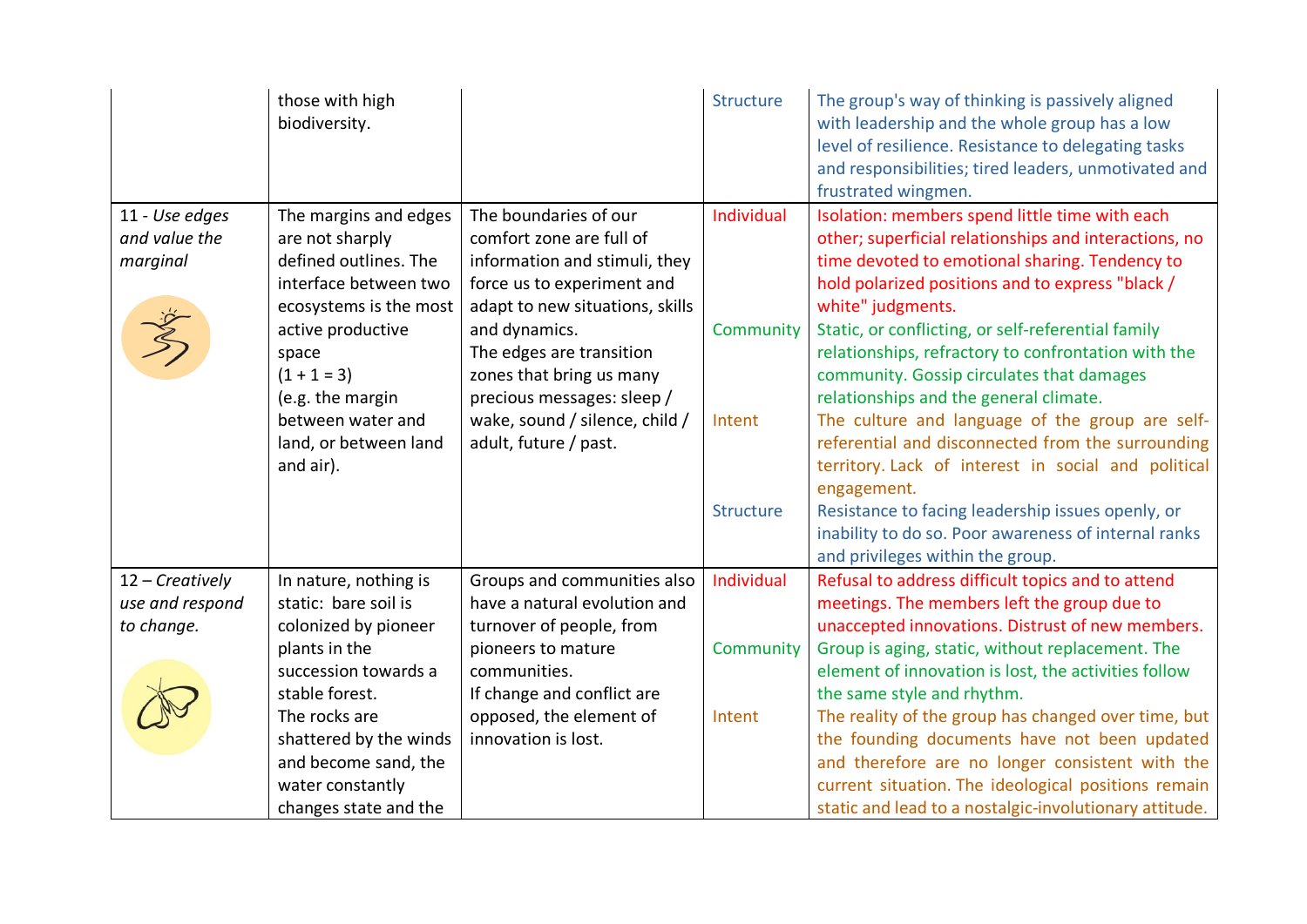|                   | sun rises and sets       |                               | <b>Structure</b> | Conservative and non-visionary                        |
|-------------------|--------------------------|-------------------------------|------------------|-------------------------------------------------------|
|                   | every day.               |                               |                  | leadership. Conservative economic management,         |
|                   |                          |                               |                  | little or no investment in innovation.                |
| Multiple use:     | A trees provide shade,   | Life is more interesting when | Individual       | Over-specialization, boredom, lack of contact with    |
| each element      | fodder, firewood,        | we can change tasks and       |                  | other members, lack of interest in the general        |
| performs many     | windbreaks and           | alternate manual, mental and  |                  | context. Self-referential attitude due to excessive   |
| functions         | more. Water has          | physical activities. We learn |                  | identification with a single specific role.           |
| (at least 3)      | countless uses: for      | by doing, so the more we      | Community        | Practical specialization reduces the opportunities    |
|                   | drinking, producing      | practice, the more we         |                  | for mutual knowledge and emotional sharing            |
|                   | hydroelectric energy,    | develop our skills and the    |                  | between people. Some people take on fixed roles       |
|                   | transporting goods on    | more we raise our rank.       |                  | (e.g. pessimist, victim, fool) and this limits the    |
|                   | rivers and the sea,      | Social relationships follow   |                  | emotional exchange and growth of the group.           |
|                   | storing heat, cooling    | the same pattern and can      | Intent           | The group is not resilient, it is static, it does not |
|                   | down                     | create strong relationships   |                  | encourage people to evolve, develop and share         |
|                   | The wind spreads         | between very different        |                  | new personal skills.                                  |
|                   | seeds, moves clouds      | people.                       | <b>Structure</b> | Centralized leadership, cycles of efficiency and      |
|                   | and insects.             |                               |                  | crisis, resistance to delegating work and             |
|                   |                          |                               |                  | responsibilities; economic imbalance.                 |
| Multiple element: | Water in nature comes    | If we can do different things | Individual       | Psychological dependence on / from the leader or      |
| every important   | from the sky, from       | and share the same role with  |                  | other specific people. Burn-out, stress, exhaustion   |
| function is       | rivers, from the         | others, we make the system    |                  | and a sense of inadequacy of some members, while      |
| supported by      | underground              | more resilient and flexible,  |                  | others are passive and marginal.                      |
| many elements     | aquifer; food can be     | we reduce the level of        | Community        | An archetypal role (eg maternal / paternal) is        |
| (at least 3).     | found in the form of     | personal stress and can also  |                  | crystallized because it is embodied by a single       |
|                   | leaves, berries, fruits, | exchange feedback with our    |                  | person.                                               |
|                   | roots,                   | colleagues to improve the     | Intent           | The leadership of the group and the definition of     |
|                   | seeds; windbreaks can    | performance of the group.     |                  | strategic lines is the responsibility of a single     |
|                   | be made from             |                               |                  | person or a small group.                              |
|                   | different plants, rocks  |                               | <b>Structure</b> | Imbalance in internal economic matters or in the      |
|                   | and built structures.    |                               |                  | organization of work.                                 |